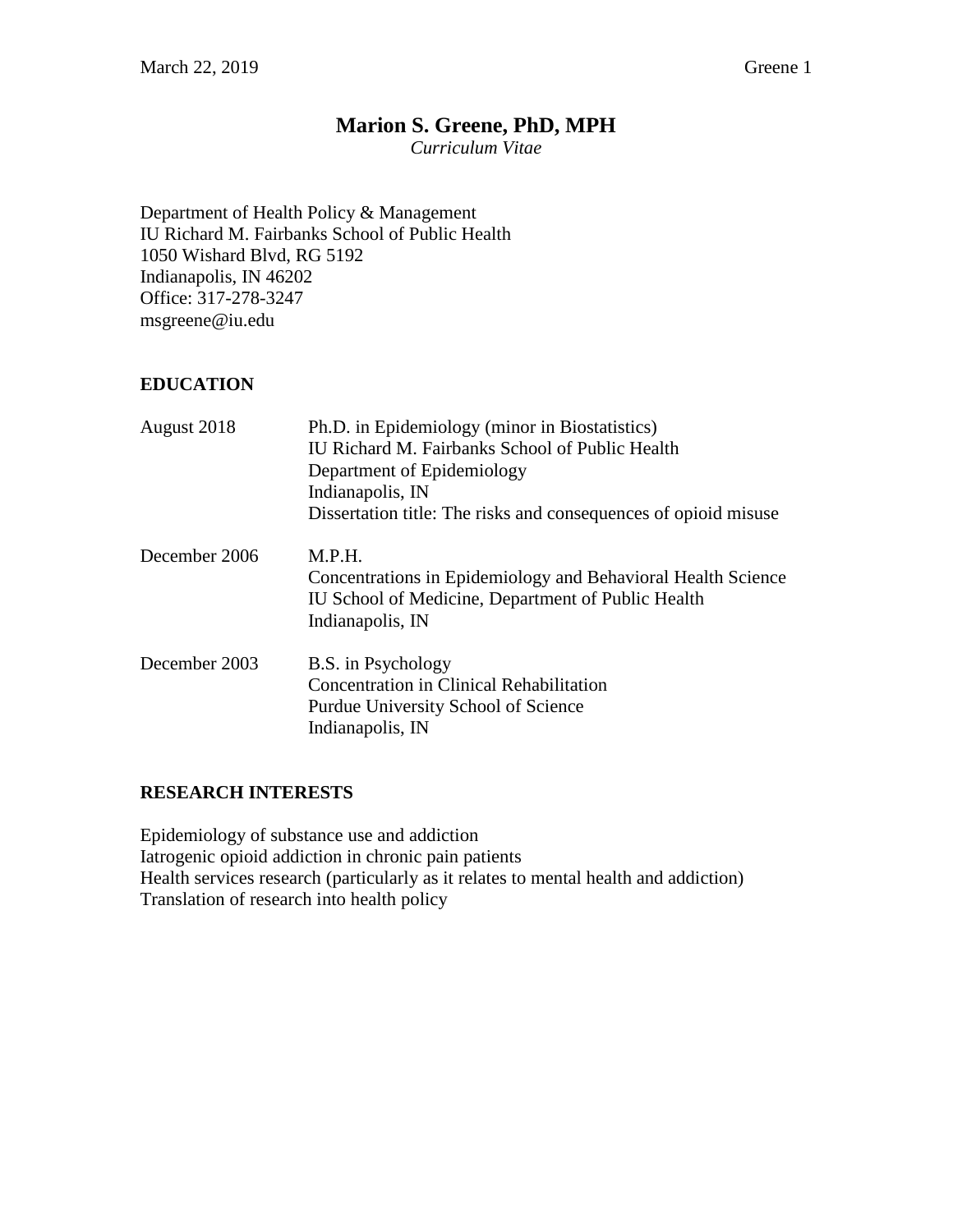## **PROFESSIONAL APPOINTMENTS**

| $2019-$       | Assistant Research Professor, Department of Health Policy &             |
|---------------|-------------------------------------------------------------------------|
|               | Management, IU Richard M. Fairbanks School of Public Health at Indiana  |
|               | University Purdue University Indianapolis, Indianapolis, IN             |
| $2018 - 2018$ | Visiting Research Assistant Professor, Department of Health Policy &    |
|               | Management, IU Richard M. Fairbanks School of Public Health at Indiana  |
|               | University Purdue University Indianapolis, Indianapolis, IN             |
| 2013-2018     | Public Health Research Analyst, Center for Health Policy, IU Richard M. |
|               | Fairbanks School of Public Health at Indiana University Purdue          |
|               | University Indianapolis, Indianapolis, IN                               |
| 2010-2013     | Program Analyst, Center for Health Policy, IU Richard M. Fairbanks      |
|               | School of Public Health at Indiana University Purdue University         |
|               | Indianapolis, Indianapolis, IN                                          |
| 2007-2010     | Project Coordinator, Center for Health Policy, IU Richard M. Fairbanks  |
|               | School of Public Health at Indiana University Purdue University         |
|               | Indianapolis, Indianapolis, IN                                          |
|               |                                                                         |

## **RESEARCH SUPPORT**

**Ongoing** 

| Indiana Division of Mental Health and Addiction (DMHA) | [Greene $(PI)$ ]  |
|--------------------------------------------------------|-------------------|
| State Epidemiological Outcomes Workgroup (SEOW)        |                   |
| $7/1/2017 - 6/30/2019$                                 |                   |
| Role: Principal Investigator                           | Funding \$704,200 |
|                                                        |                   |

Substance Abuse and Mental Health Services Administration [Watson (PI)] *Indiana Strategic Prevention Framework Partnerships for Success (PFS)* (Indiana Divisions of Mental Health and Addiction (DMHA) Award # 1U79SP020788) 9/30/2015 – 9/29/2020 Role: Principal Investigator Funding: \$750,000

Centers for Disease Control & Prevention (CDC) [Watson (PI)] [CE15-1501] – Prescription Drug Overdose – Prevention for States *INSPECT Prescription Drug Monitoring Program (PDMP) Evaluation Grant* (Indiana State Department of Health (ISDH) Award #1U17CE002721) 3/1/2016 – 8/31/2019 Role: Co-Investigator Funding: \$891,776

**Completed** 

| <b>Healthcare Foundation LaPorte</b>                        | [Greene $(PI)$ ]  |
|-------------------------------------------------------------|-------------------|
| <b>Opioid Addiction Needs Assessment for LaPorte County</b> |                   |
| $8/1/2017 - 3/31/2018$                                      |                   |
| Role: Principal Investigator                                | Funding: \$72,000 |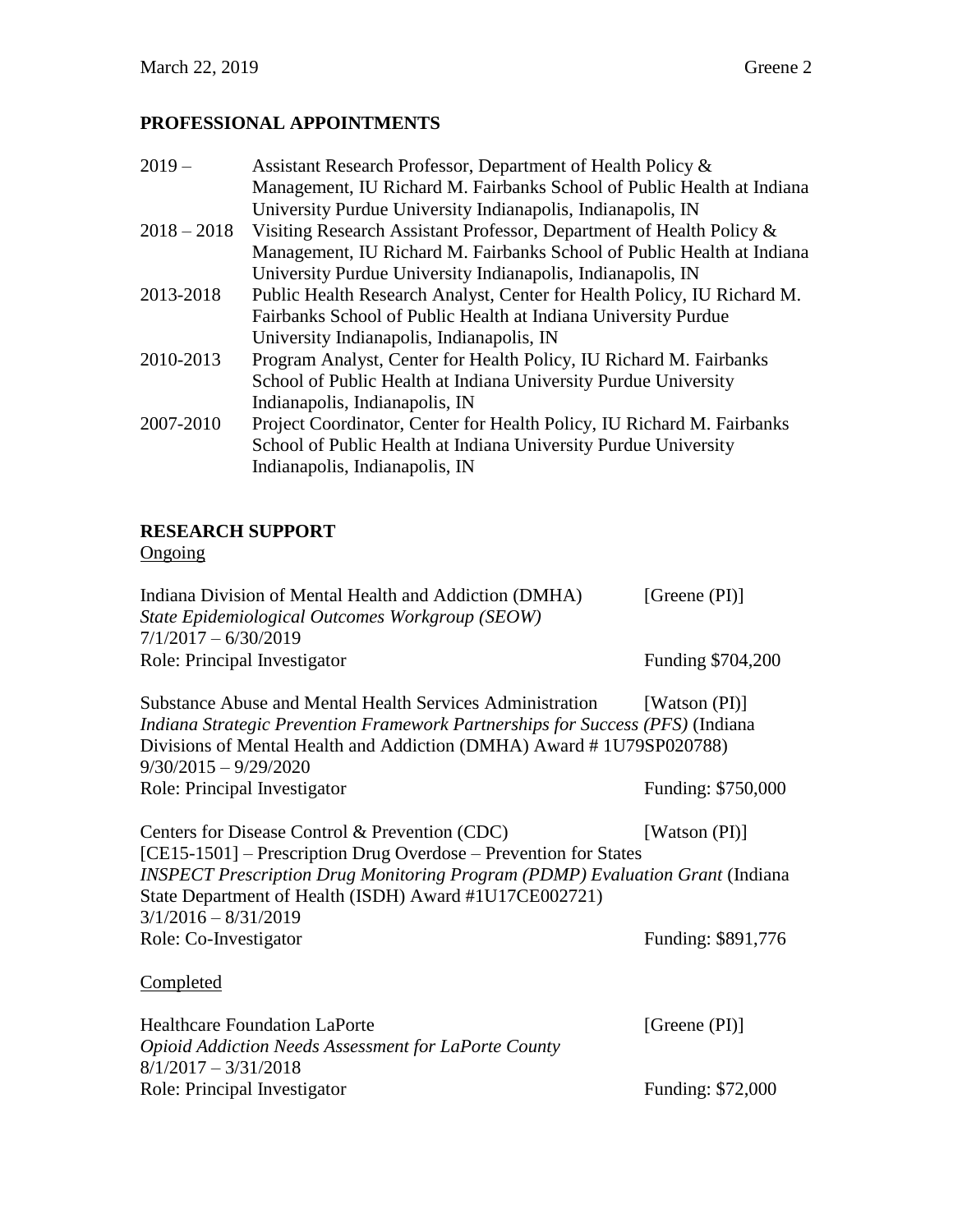| Indiana Division of Mental Health and Addiction (DMHA)<br>State Epidemiological Outcomes Workgroup (SEOW)                                                                                             | [Greene $(PI)$ ]   |
|-------------------------------------------------------------------------------------------------------------------------------------------------------------------------------------------------------|--------------------|
| $7/1/2016 - 6/30/2017$<br>Role: Principal Investigator                                                                                                                                                | Funding \$391,469  |
| Indiana Family and Social Services Administration (FSSA)<br>Evaluation of primary and behavioral healthcare integration<br>$7/1/2016 - 6/30/2017$                                                     | [Menachemi (PI)]   |
| Role: Co-Principal Investigator                                                                                                                                                                       | Funding: \$500,000 |
| Substance Abuse and Mental Health Services Administration<br>Indiana MAT-PDOA Grant (Indiana Division of Mental Health and Addiction Award<br>#1H79TI026149)                                          | [Watson (PI)]      |
| $1/01/2016 - 7/31/2018$<br><b>Role: Research Analyst</b>                                                                                                                                              | Funding: \$408,756 |
| Substance Abuse and Mental Health Services Administration<br>PEERS-Peer Empowerment Effects Recovery Services (Indiana Addiction Issues<br>Coalition Award # 1H79TI025460)<br>$9/30/2014 - 9/29/2017$ | [Watson (PI)]      |
| Role: Evaluator                                                                                                                                                                                       | Funding: \$50,000  |
| Indiana Division of Mental Health and Addiction (DMHA)<br>State Epidemiological Outcomes Workgroup (SEOW)<br>$7/1/2015 - 6/30/2016$                                                                   | [Watson (PI)]      |
| Role: Lead Epidemiologist                                                                                                                                                                             | Funding \$391,468  |
| Indiana Division of Mental Health and Addiction (DMHA)<br>State Epidemiological Outcomes Workgroup (SEOW)<br>$7/1/2013 - 6/30/2015$                                                                   | [Wright (PI)]      |
| Role: Lead Epidemiologist                                                                                                                                                                             | Funding \$782,936  |
| Indiana Coalition to Reduce Underage Drinking (ICRUD)<br><b>Alcohol Retailer Survey</b><br>$4/1/2014 - 9/30/2014$                                                                                     | [Greene (PI)]      |
| Role: Principal Investigator                                                                                                                                                                          | Funding \$6,000    |
| Health Resources and Services Administration (HRSA)<br>Grants to States to Support Oral Health Workforce Activities                                                                                   | [Wright (PI)]      |
| Indiana Strategic Oral Health Initiative (Indiana State Department of Health Award #<br>T12HP10693-01-00)                                                                                             |                    |
| $9/1/2008 - 8/31/2009$<br>Role: Project Manager                                                                                                                                                       | Funding: \$185,691 |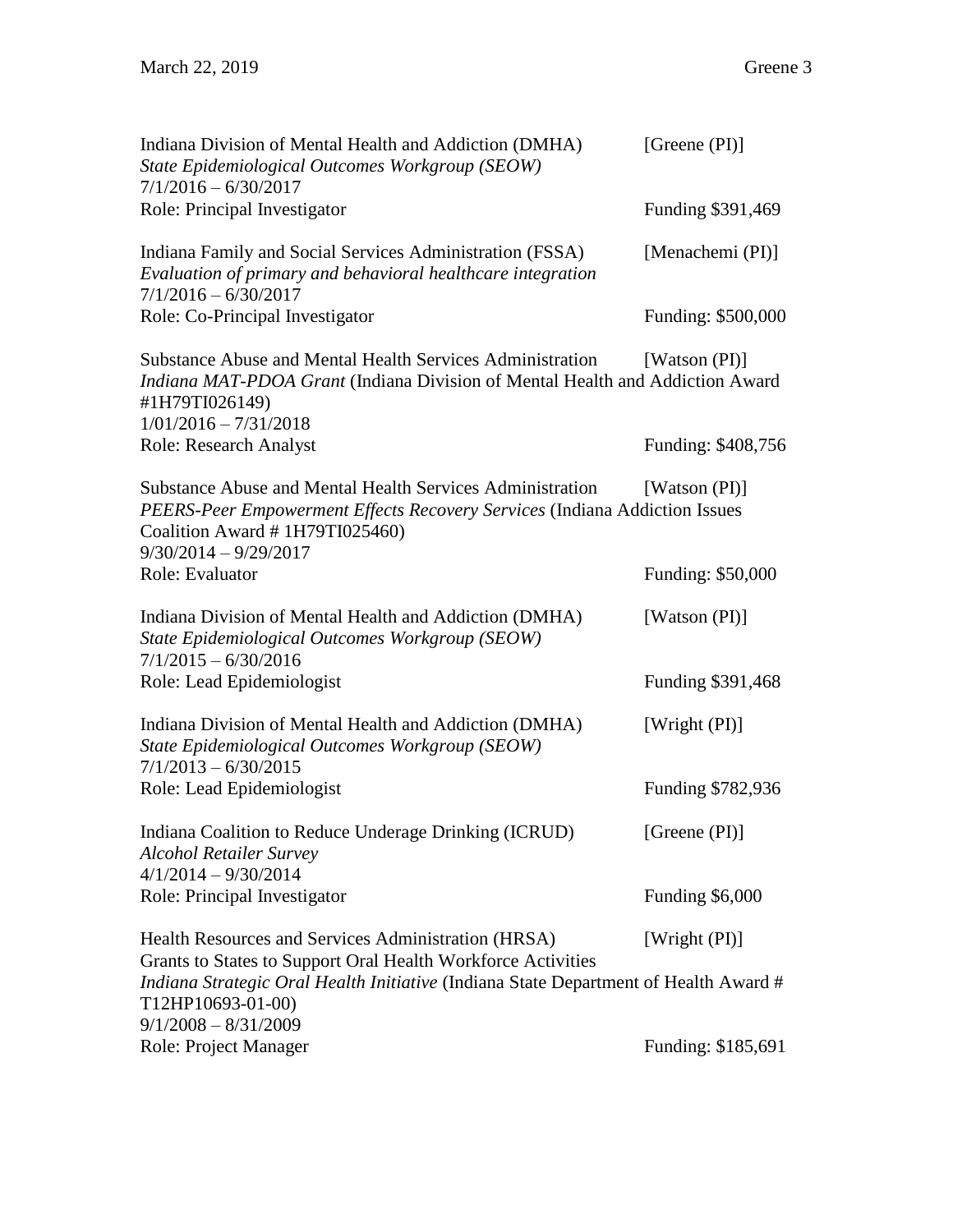| United Way of Central Indiana                                         | [Wright $(PI)$ ]    |
|-----------------------------------------------------------------------|---------------------|
| Mental Health and Substance Abuse Needs Assessment in Central Indiana |                     |
| $3/3/2008 - 5/31/2008$                                                |                     |
| Role: Research Analyst                                                | Funding: \$8,000    |
|                                                                       |                     |
| North Central Health Services                                         | [Wright $(PI)$ ]    |
| Mental Health and Addiction Services Needs Assessment                 |                     |
| 7/1/2006 - 6/30/2007                                                  |                     |
| <b>Role: Project Manager</b>                                          | Funding: \$100,000, |
|                                                                       |                     |

## **TEACHING**

E303: Buzzed and Stoned: The impact of substance abuse on public health. Developed course and instructor on record. Fall 2017 and 2018

H644: HIA-Health Impact Assessment. Spring 2011 and 2012 Teaching assistant to Dr. Cynthia Stone.

### **PUBLICATIONS**

Peer-Reviewed

| 2018 | Phalen, P, Ray, B, Watson, DP, Huynh, P, & Greene, MS. (2018).<br>Fentanyl related overdose in Indianapolis: Estimating trends using<br>multilevel Bayesian models. Addictive behaviors.                                                                                                |
|------|-----------------------------------------------------------------------------------------------------------------------------------------------------------------------------------------------------------------------------------------------------------------------------------------|
| 2017 | Greene MS, Chambers RA, Yiannoutsos CT, Wright ER, Steele<br>GK, Zollinger TW. (2017). Assessment of risk behaviors in<br>patients with opioid prescriptions: A study of Indiana's INSPECT<br>data. The American Journal on Addictions. 26(8):822-829.                                  |
| 2017 | Wright, ER, Kooreman, HE, $&$ Greene, MS. (2017). The early<br>impact of the Indiana Scheduled Prescription Electronic Collection<br>and Tracking (INSPECT) program: A potentially effective policy<br>tool for reducing prescription drug abuse. Indiana Health Law<br>Review, 14:112. |
| 2016 | Chambers, RA, & Greene, MS. (2016). Physician understanding<br>and treatment of addiction: Have 'Pseudoaddiction' and 'Self-<br>Medication' led us astray? Journal of Addiction and Dependence<br>2(3): 1-4, DOI: 10.15436/2471-061X-16-028.                                            |
| 2016 | Sajid, A, Whiteman, A, Bell, RL, Greene, MS, Engleman, EA,<br>Chambers, RA. (2016). Prescription drug monitoring program data                                                                                                                                                           |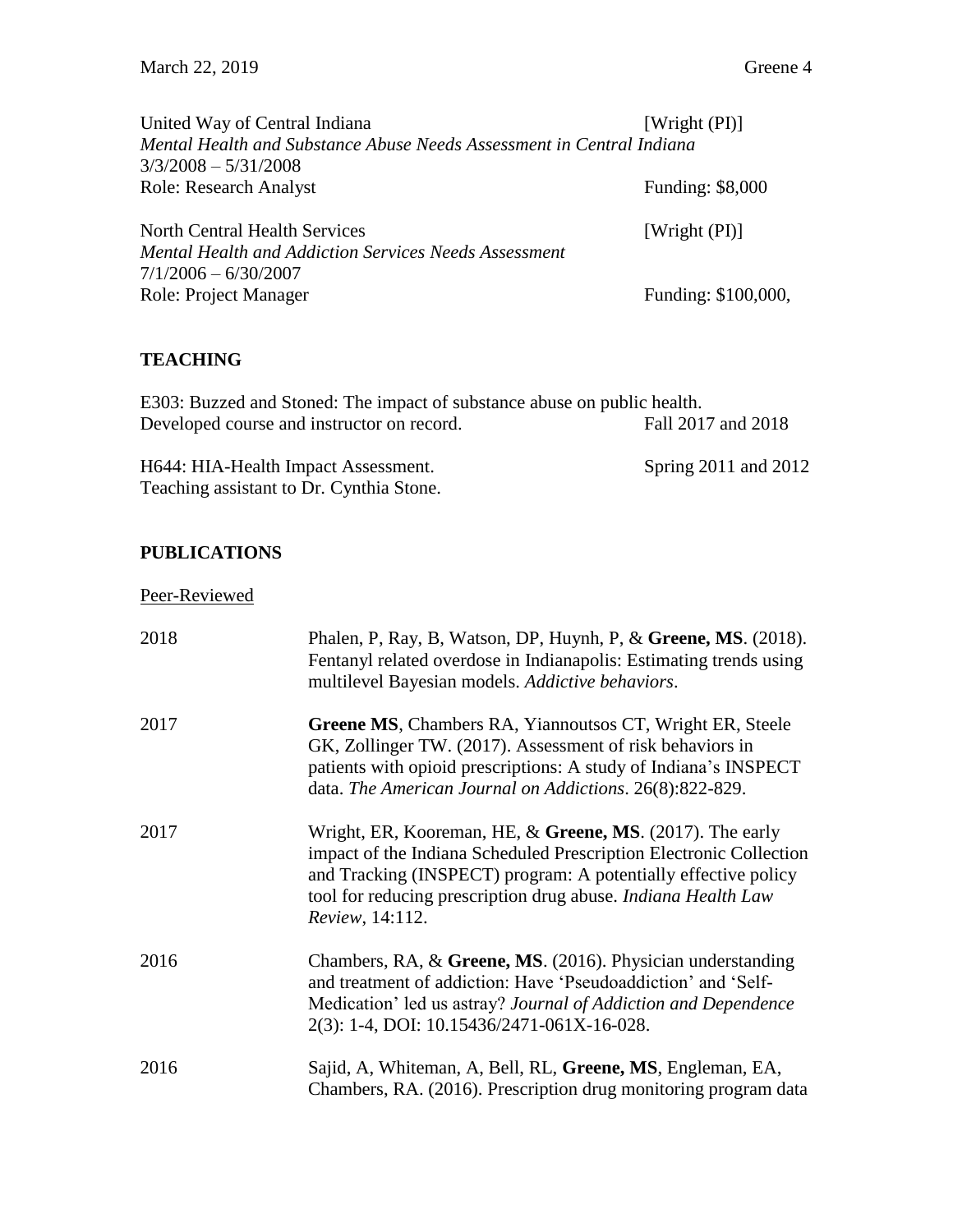|                                        | tracking of opioid addiction treatment outcomes in integrated dual<br>diagnosis care involving injectable naltrexone. American Journal<br>on Addictions, 25: 557-564, DOI: 10.1111/ajad.12441.                                                                                                                   |
|----------------------------------------|------------------------------------------------------------------------------------------------------------------------------------------------------------------------------------------------------------------------------------------------------------------------------------------------------------------|
| 2015                                   | Greene, MS, & Chambers, RA. (2015). Pseudoaddiction: Fact or<br>Fiction? An Investigation of the Medical Literature. Current<br>Addiction Reports, 1-8.                                                                                                                                                          |
| 2014                                   | Hackman, DT, Greene, MS, Fernandes, TJ, Brown, AM, Wright,<br>ER, Chambers, RA. (2014). Prescription Drug Monitoring<br>Program Inquiry in Psychiatric Assessment: Detection of High<br>Rates of Opioid Prescribing to a Dual Diagnosis Population.<br>Journal of Clinical Psychiatry, 75(7): 750-756.           |
| 2014                                   | Wright, ER, Kooreman, HE, Greene, MS, Chambers, RA,<br>Banerjee, AB, & Wilson, J. (2014). The iatrogenic epidemic of<br>prescription drug abuse: County-level determinants of opioid<br>availability and abuse. Drug and Alcohol Dependence, 138: 209-<br>215.                                                   |
| * Indicates student under my guidance. | <b>Selected Technical Reports and White Papers</b>                                                                                                                                                                                                                                                               |
| $2006 - 2017$                          | Indiana State Epidemiology and Outcomes Workgroup. The<br>consumption and consequences of alcohol, tobacco, and drugs in<br>Indiana: A state epidemiological profile. Center for Health Policy,<br>IU Richard M Fairbanks School of Public Health at IUPUI.<br>Indianapolis, IN. [Annual publication since 2006] |
| 2018                                   | Greene, MS, Kooreman, HE, Vest, JR, & Balio, C. (2018).<br>LaPorte County opioid addiction needs assessment. Center for<br>Health Policy, IU Richard M Fairbanks School of Public Health at<br>IUPUI. Indianapolis, IN.                                                                                          |
| 2018                                   | *Balio, C, & Greene, MS. (2018). Adverse childhood experiences<br>(aces) and their impact on substance misuse and overall health.<br>Center for Health Policy, IU Richard M Fairbanks School of<br>Public Health at IUPUI. Indianapolis, IN.                                                                     |
| 2017                                   | *Balio, C., & Greene, M.S. (2017). Substance abuse trends in<br>Indiana: a 10-year perspective. Center for Health Policy, IU<br>Richard M. Fairbanks School of Public Health at IUPUI.<br>Indianapolis, IN.                                                                                                      |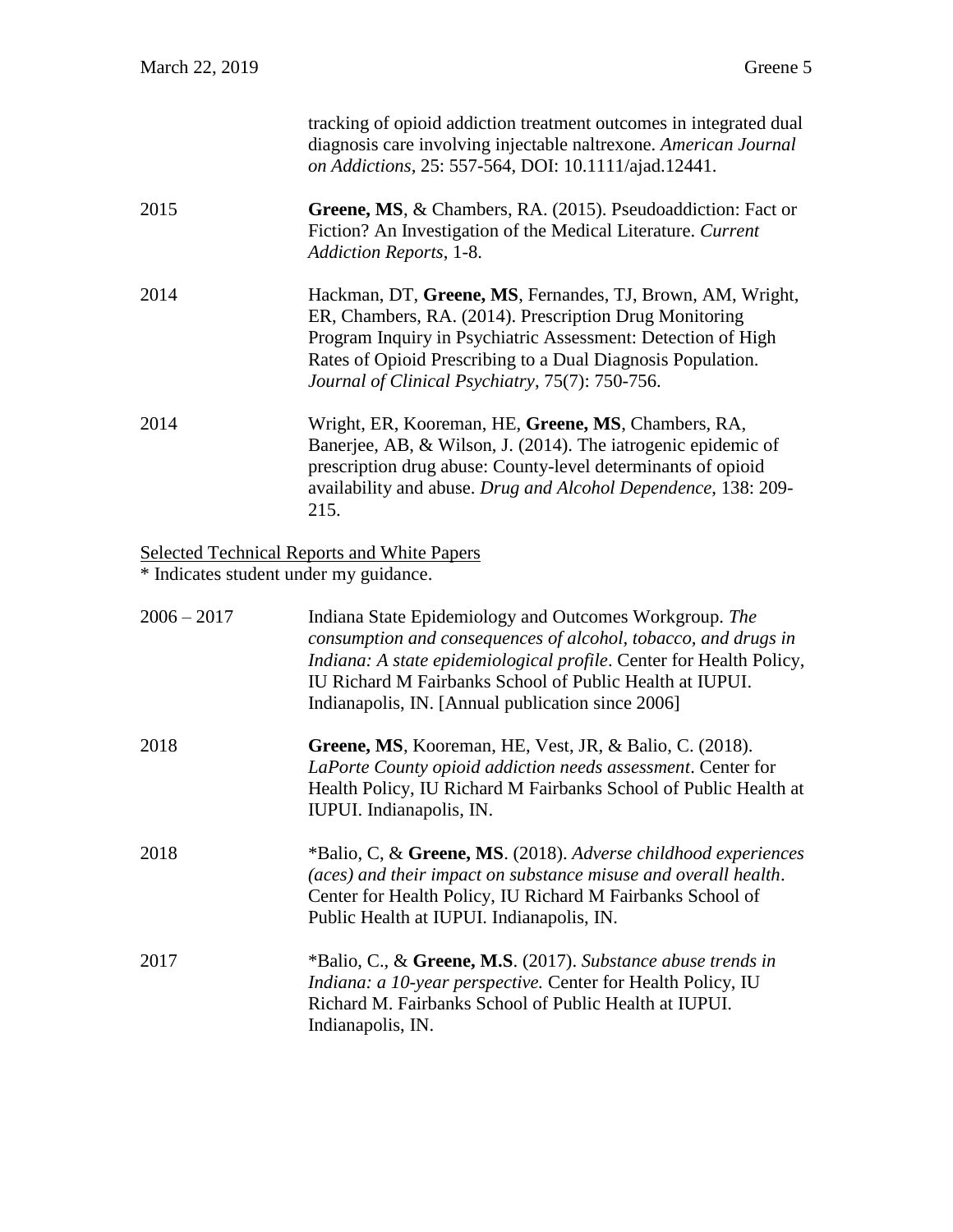| 2016 | *Tao, L, & Greene, MS. (2016). Behavioral health disparities in<br>Indiana. Center for Health Policy, IU Richard M Fairbanks School<br>of Public Health at IUPUI. Indianapolis, IN.                                                                                                                                                                               |
|------|-------------------------------------------------------------------------------------------------------------------------------------------------------------------------------------------------------------------------------------------------------------------------------------------------------------------------------------------------------------------|
| 2015 | *Kelley, A, & Greene, MS. (2015). Indicators of mental health in<br>children and adolescents in Indiana. Center for Health Policy, IU<br>Richard M Fairbanks School of Public Health at IUPUI.<br>Indianapolis, IN.                                                                                                                                               |
| 2013 | Wright, ER, Greene, MS, Kooreman, HE, Watson, DP, Evans, PI,<br>Williams, MJ, & Mills, C. (2013). Substance abuse and mental<br>health concerns in special populations in Indiana: A supplemental<br>report to the 2012 State Epidemiological Profile. Center for Health<br>Policy, IU Richard M Fairbanks School of Public Health at IUPUI.<br>Indianapolis, IN. |
| 2012 | Stone, C., & Greene, MS. (2012). Health Impact Assessment as a<br>Student Service Learning Experience. Metropolitan Universities,<br>$23(1), 59-77.$                                                                                                                                                                                                              |
| 2012 | Greene, MS. (2012). Prenatal alcohol use and fetal alcohol<br>spectrum disorder in Indiana. Center for Health Policy, IU Richard<br>M Fairbanks School of Public Health at IUPUI. Indianapolis, IN.                                                                                                                                                               |

# **PRESENTATIONS**

# Conference Presentations

| 2017 | Greene, MS, Chambers, RA, Yiannoutsos, CT, Wright, ER,<br>Steele, GK, & Zollinger TW. (2017). Assessment of risk<br>behaviors in patients with opioid prescriptions: A study of<br>Indiana's INSPECT data. Poster presentation at the annual<br>meeting of the American Public Health Association, Atlanta, GA,<br>November 5, 2017. |
|------|--------------------------------------------------------------------------------------------------------------------------------------------------------------------------------------------------------------------------------------------------------------------------------------------------------------------------------------|
| 2016 | Greene, MS. (2016). The relationship between heroin and<br>prescription opioid abuse in Indiana's substance abuse treatment<br><i>population: A cross-sectional analysis.</i> Oral presentation at the<br>annual meeting of the American Public Health Association,<br>Denver, CO, November 1, 2016.                                 |
| 2015 | <b>Greene, MS.</b> (2015). Addiction trends: Abuse of alcohol,<br>tobacco, and other drugs in Indiana. Oral presentation at the                                                                                                                                                                                                      |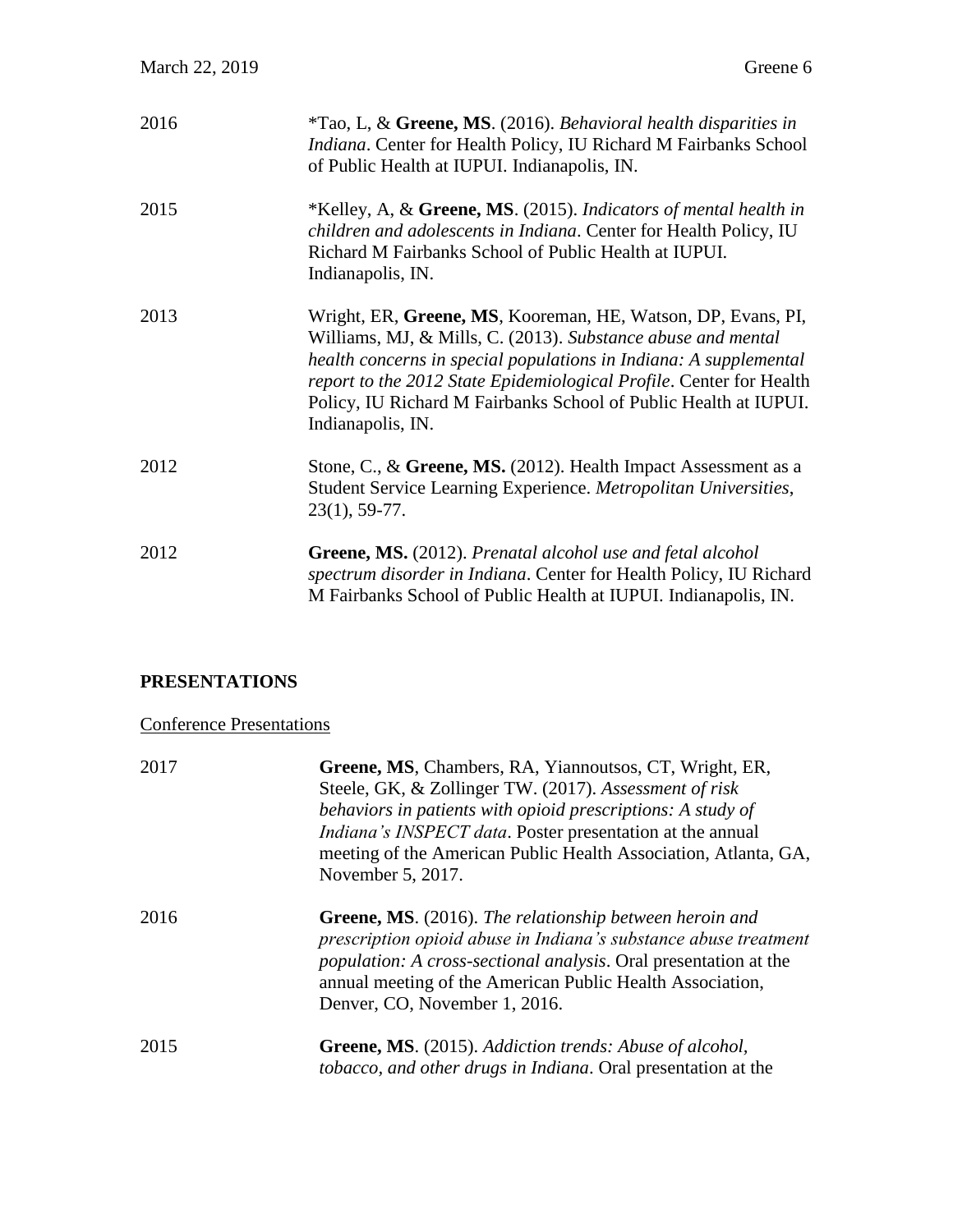|      | annual CHW/CRS Spring Conference, Indianapolis, IN, on May<br>13, 2015.                                                                                                                                                                                                                                                         |
|------|---------------------------------------------------------------------------------------------------------------------------------------------------------------------------------------------------------------------------------------------------------------------------------------------------------------------------------|
| 2014 | Greene, MS., Henderson, ML, & Watson, DP. (2014).<br>Development of an evaluation protocol for NAMI's connection<br>facilitator training program: a class project. Poster presentation<br>at the annual meeting of the American Public Health Association,<br>New Orleans, LA, November 18, 2014.                               |
| 2013 | Greene, MS, & Chambers, RA. (2013). "Pseudoaddiction" -<br>$Cl_{2}^{1}$ , $l_{1}^{1}$ , $l_{2}^{1}$ , $l_{3}^{1}$ , $l_{4}^{1}$ , $l_{5}^{1}$ , $l_{6}^{1}$ , $l_{7}^{1}$ , $l_{8}^{1}$ , $l_{1}^{1}$ , $l_{1}^{1}$ , $l_{1}^{1}$ , $l_{1}^{1}$ , $l_{1}^{1}$ , $l_{1}^{1}$ , $l_{1}^{1}$ , $l_{1}^{1}$ , $l_{1}^{1}$ , $l_{1}$ |

- *Clinical phenomenon or potential contributor to the opioid epidemic?* Oral presentation at the 4<sup>th</sup> Annual Prescription Drug Abuse Symposium, Indianapolis, IN, on November 1, 2013.
- 2012 **Greene, MS**, Evans, PI, & Wright, ER. (2012). *Occurrence of mental health and substance use disorders among returning veterans*. Poster presentation at the annual meeting of the American Public Health Association, San Francisco, CA, on October 29, 2012.
- 2011 Stone, C, **Greene, MS**, Cummings, S, & Fleming-Moran, M. (2011). *A transportation health impact assessment in Central Indiana: a service learning project*. Poster presentation at the annual meeting of the American Public Health Association, Washington D.C., on October 31, 2011.

### Selected Invited Presentations, Lectures, and Workshops

| 2018 | <b>Greene, MS.</b> (2018). Mental health and suicide epidemiology in<br>Indiana Youth. Oral presentation at the Reducing Depression and<br>Suicide Among Children and Adolescents in Indiana Symposium,<br>Indianapolis, IN, on January 24, 2018.                                   |
|------|-------------------------------------------------------------------------------------------------------------------------------------------------------------------------------------------------------------------------------------------------------------------------------------|
| 2017 | <b>Greene, MS.</b> (2017). Consumption & consequences of alcohol,<br>tobacco, and drugs in Indiana (key findings from the 2016 SEOW<br><i>report</i> ). Oral presentation to the Mental Health and Addiction<br>Planning and Advisory Council, Indianapolis, IN, on May 4,<br>2017. |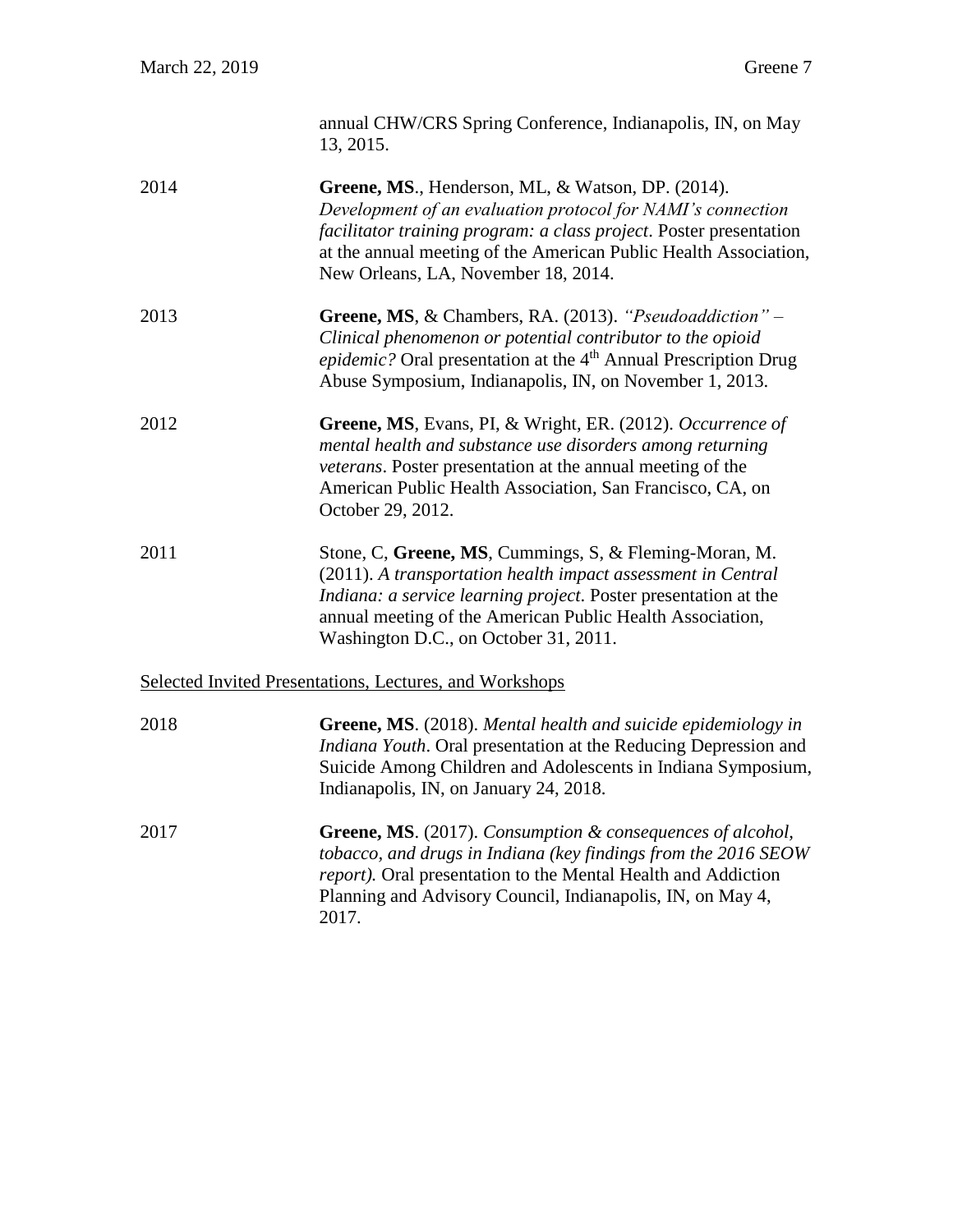| 2016 | Greene, MS. (2016). Local Epi reports: Data collection &<br>analysis. A training workshop sponsored by the Indiana Division<br>of Mental Health and Addiction, Indianapolis, IN, on April 5,<br>2016.                                                                                                                |
|------|----------------------------------------------------------------------------------------------------------------------------------------------------------------------------------------------------------------------------------------------------------------------------------------------------------------------|
| 2016 | Greene, MS. (2016). Behavioral health trends in Indiana.<br>Webinar for Affiliated Service Providers of Indiana (ASPIN),<br>Indianapolis, IN, on January 20, 2016.                                                                                                                                                   |
| 2015 | Greene, MS. (2015). Alcohol, tobacco, and drugsoh my! My<br>life as a substance abuse research epidemiologist. Lecture for the<br>Health Policy and Management PhD Seminar at the IU Richard<br>M. Fairbanks School of Public Health, Indianapolis, IN, on<br>October 21, 2015.                                      |
| 2014 | Greene, MS. (2014). Indiana State Epidemiology and Outcomes<br>Workgroup – How research can inform substance abuse<br><i>prevention policy.</i> Lecture for the Health Policy and Management<br>PhD Seminar at the IU Richard M. Fairbanks School of Public<br>Health, Indianapolis, IN, on June 4, 2014.            |
| 2014 | Greene, MS. (2014). What is epidemiology and what can you do<br>with it? Lecture for Community Health Nursing students,<br>Indianapolis, IN, on September 11, 2014.                                                                                                                                                  |
| 2013 | Greene, MS. (2013). Indiana State Epidemiology and Outcomes<br>Workgroup $(SEOW)$ – an example of data-driven decision-<br>making in substance abuse prevention planning. Lecture for the<br>Epidemiology PhD Seminar at the IU Richard M. Fairbanks<br>School of Public Health, Indianapolis, IN, on June 19, 2013. |
| 2012 | Greene, MS. (2012). Prescription drug abuse workshop.<br>Training provided for the Indiana Collegiate Action Network<br>(ICAN), Indianapolis, IN, on November 2, 2012.                                                                                                                                               |
| 2011 | Greene, MS. (2011). Methamphetamine in Indiana: current<br>research & statistics. Provided for the Indiana Public Health<br>Training Center Workshop, Indianapolis, IN, on June 29, 2011.                                                                                                                            |
| 2011 | <b>Greene, MS.</b> (2011). Using community-participatory research to<br>develop a statewide strategic oral health plan. Oral presentation<br>to the Indiana Oral Health Coalition, French Lick, IN, on June<br>10, 2011.                                                                                             |